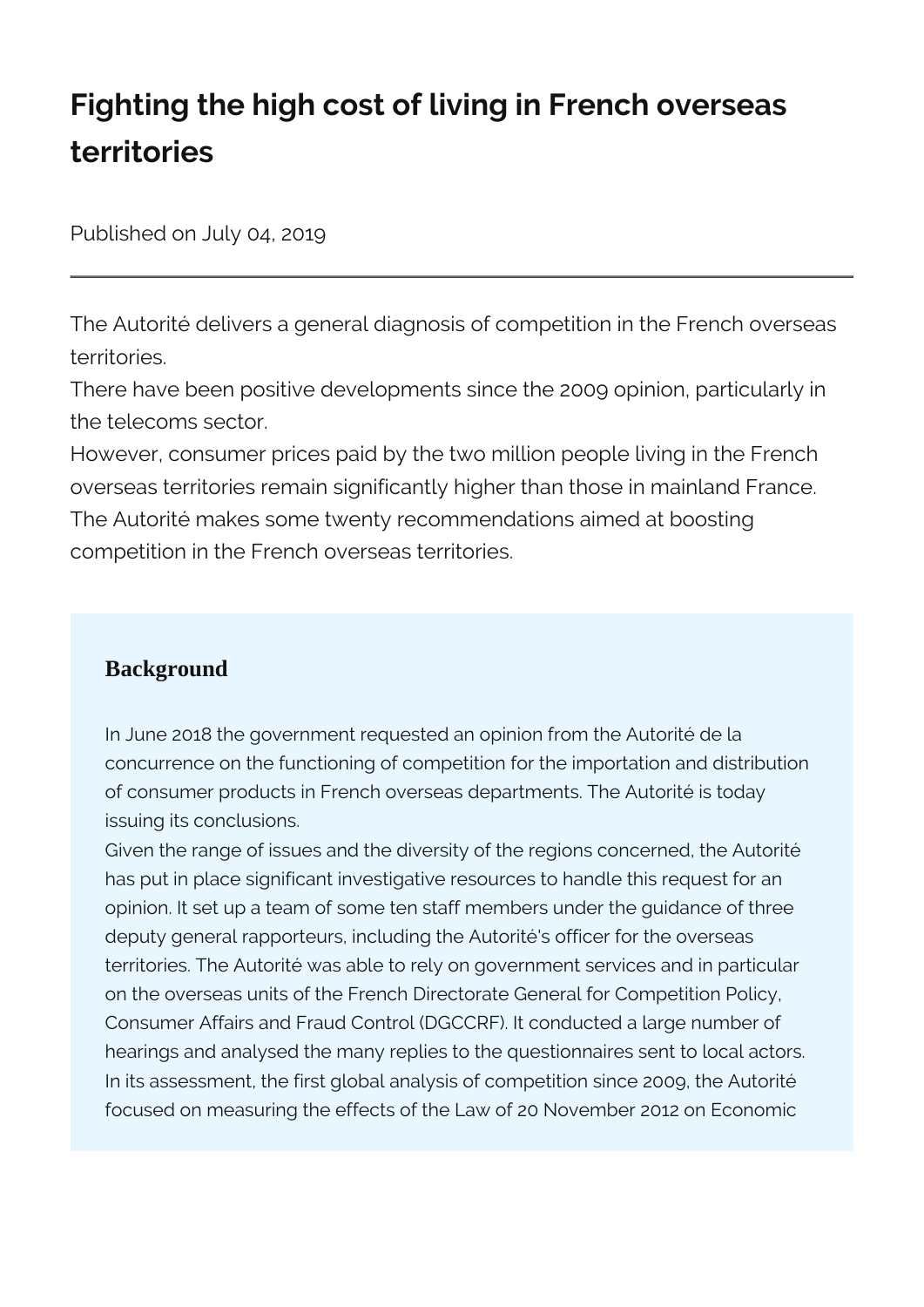Regulation in French Overseas Territories (known as the "Lurel Law") and the Law of 28 February 2017 on Substantive Equality in French Overseas Territories. In this respect, the Autorité noted that the prohibition on import exclusivity has proved to be particularly useful, has been applied on several occasions and is beginning to produce structural effects. The Autorité also noted that there are substantial price differentials with mainland France, to varying degrees depending on the products and areas, but which may reach as much as 38% for food products in Martinique, for example.

Competition law has proven a useful tool whose use must continue and which can be improved overseas for greater efficiency. In addition, it appears necessary to act on other mechanisms. The conclusions of the study thus notably reveal that dock dues contribute to increasing the cost of consumer goods but also add complexity. Also, among its recommendations, the Autorité invites the public authorities to simplify and unify the system for all regions, and to resolve certain specific pernicious effects.

The Autorité also notes that there are numerous barriers to the development of online sales even while overseas consumers, like those in mainland France, seek to benefit from the advantages of e-commerce (attractive prices and access to products not available locally). It considers that these barriers must be removed in order to encourage the development of online sales in French overseas territories for the benefit of the consumer.

French overseas territories are one of the priorities adopted by the Autorité in 2019, and is one of the themes of the strengthened partnership with the DGCCRF under the new cooperation protocol that binds them.

In total, the Autorité issued in its opinion some twenty recommendations aimed at strengthening competition in the retail sector in French overseas territories.

## **COMPARED TO MAINLAND FRANCE, SIGNIFICANT PRICE DIFFERENCES RANGING FROM 19% TO 38% FOR FOOD PRODUCTS**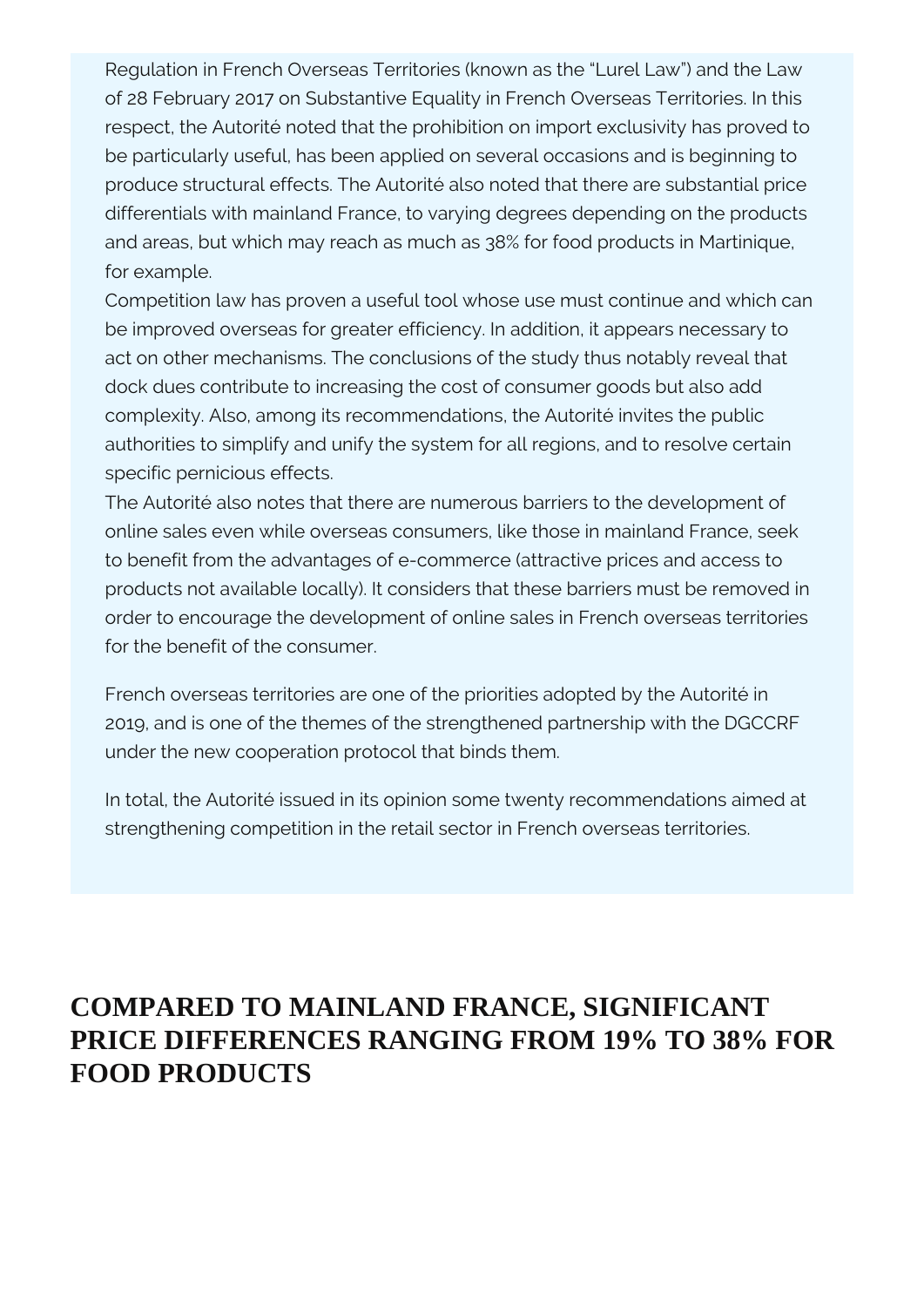The general level of consumer prices is 7% to 12.5% higher in French overseas departments than in mainland France<sup>1</sup>. .

| General price level / Differences with mainland France |          |
|--------------------------------------------------------|----------|
| Guadeloupe                                             | $+12.5%$ |
| Martinique                                             | $+12.3%$ |
| French Guiana                                          | $+11,6%$ |
| La Réunion                                             | $+7,1%$  |
| Mayotte                                                | $+6,9%$  |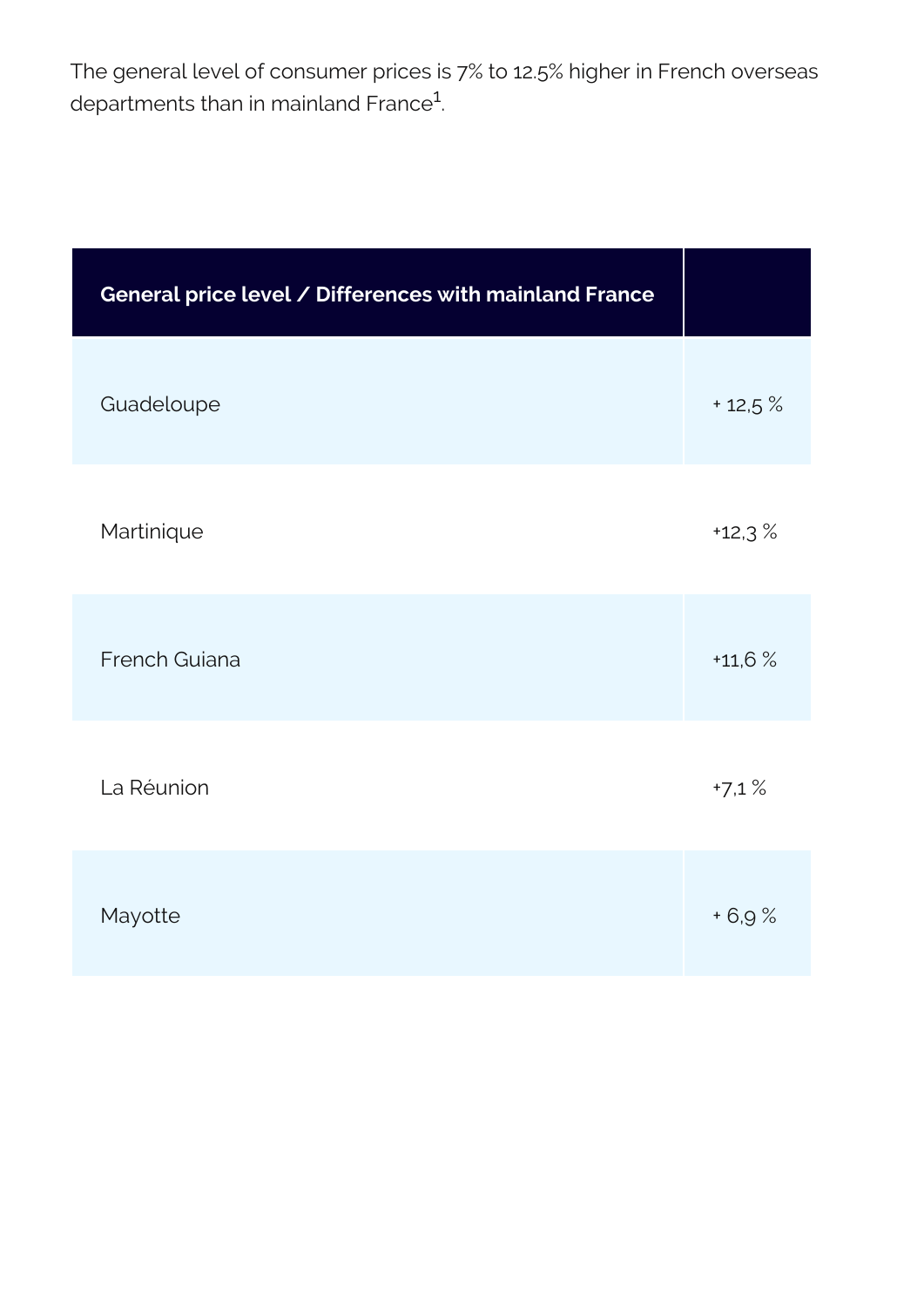These price differences are largely attributable to food products, which represent one of the main items of household consumption, and for which price differences are much larger and average between 19% and 38% depending on territories.

| <b>Food prices Differences with mainland France</b> |        |
|-----------------------------------------------------|--------|
| Guadeloupe                                          | $+33%$ |
| Martinique                                          | + 38 % |
| French Guiana                                       | $+34%$ |
| La Réunion                                          | $+28%$ |
| Mayotte                                             | $+19%$ |

## **MARGIN RATES SOMETIMES HIGH BUT WHICH DO NOT**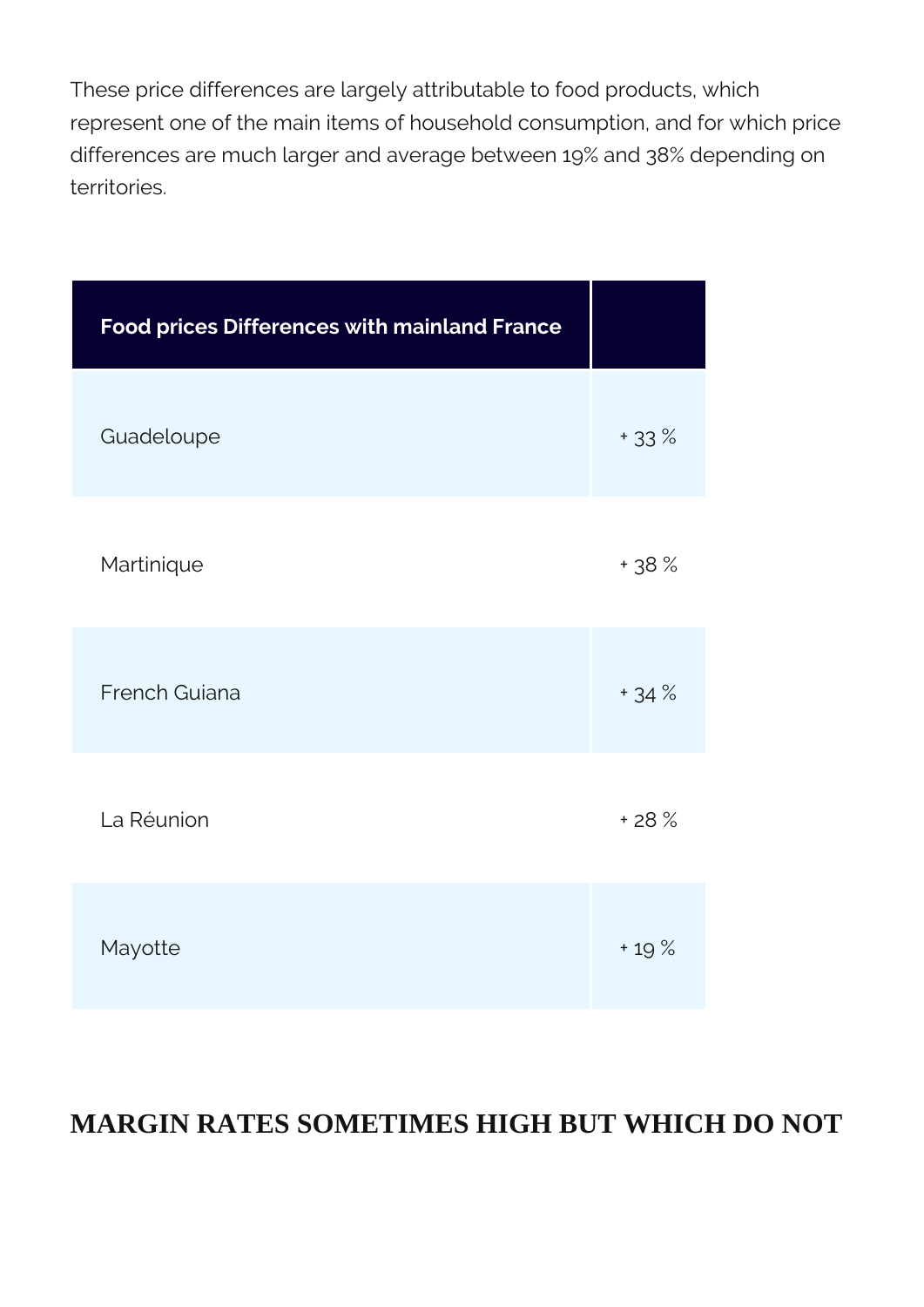## **BY THEMSELVES EXPLAIN THE COST DIFFERENCES**

The Autorité has analysed the margin rates of the various stakeholders in retail distribution: distributors, shipping companies, ports, handlers, freight forwarders and wholesalers. It found that the margins of some stakeholders are higher than those in mainland France, indicating limited, but real room for manoeuvre.

However, the Autorité has not identified any margin variances that alone would explain a significant share of the price differences with mainland France. On the other hand, it is the accumulation of margins of the stakeholders in the entire consumer chain that can explain some of the price differences with mainland France.

## **HAVING RECOURSE TO WHOLESALE IMPORTERS AND DOCK DUES REPRESENT A SIGNIFICANT SHARE OF THE PRICE OF THE PRODUCTS**

If the margins made by distributors alone do not account for most of the price differences between French overseas departments and regions and mainland France, two main factors, however, largely explain these differences for imported products:

- forwarding costs for imported products, related to geographical distance (16% of the cost of a product for a distributor). They include maritime transport, dock dues, various taxes and costs related to the use of different service providers for imports. On average dock dues are the most expensive cost item in forwarding costs;

- recourse to wholesale importers (16% of the cost of a product for a distributor).

Commodity prices (of which 16% for wholesalers/importers) 63 %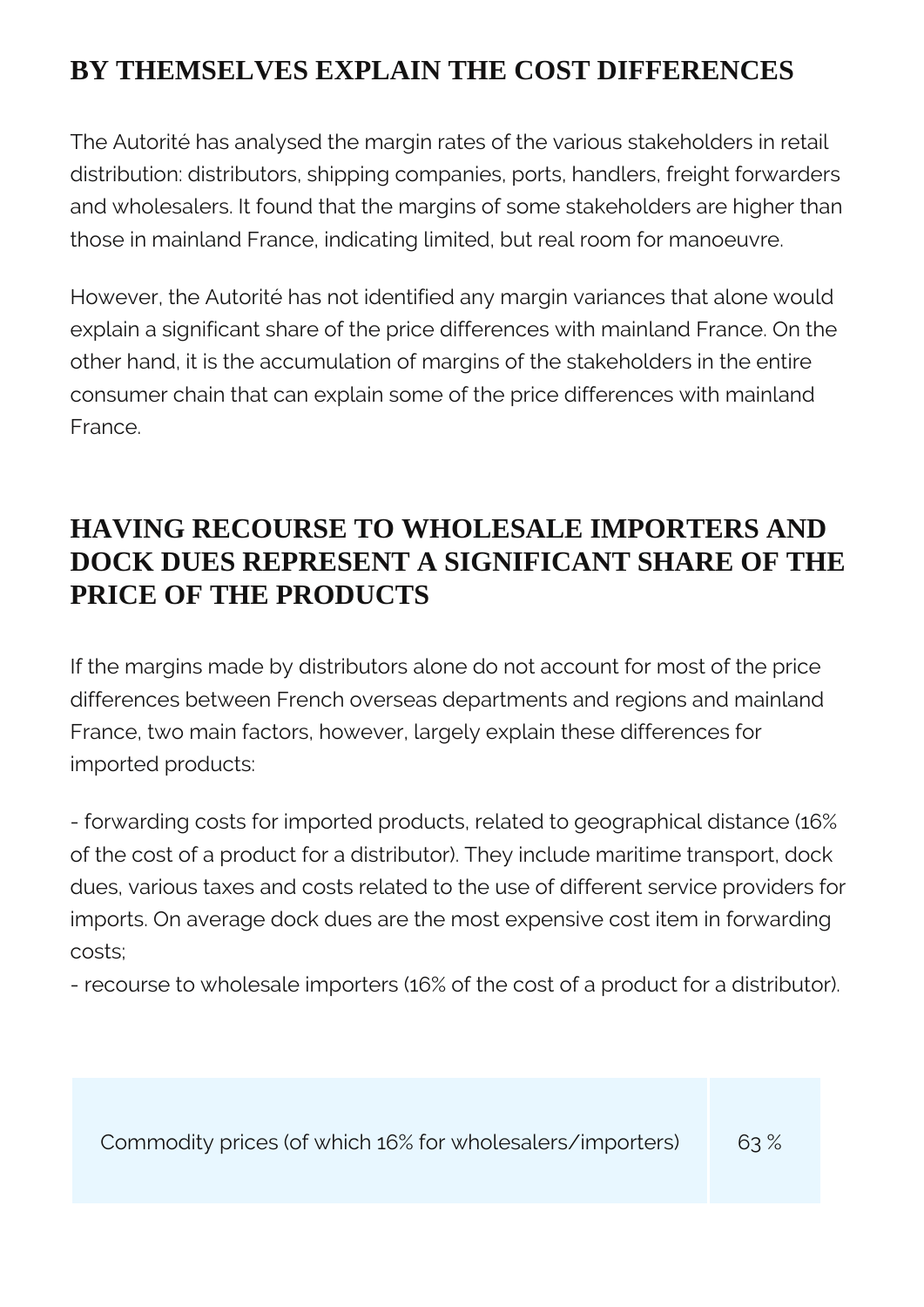| Distance (including 7% dock dues) | 16 %  |
|-----------------------------------|-------|
| <b>Real Estate</b>                | 2%    |
| <b>Staff</b>                      | 7%    |
| Other operating costs             | 12 %  |
| Total                             | 100 % |

These forwarding costs and the use of wholesale importers, passed on by distributors in the final price to the consumer, therefore partly explain the price differences with mainland France.

While the use of wholesale importers is often necessary for distributors given the services provided on their behalf (storage, stocking and advertising), the forwarding costs, mainly consisting of dock dues, are unavoidable. This tax, set by the French overseas territories, is levied on goods imported and produced in French overseas departments. Goods produced in each collectivity may be exempt from this tax, the objective being to encourage the consumption of local products over that of imported products. Initially designed to protect local production through rate differentials, dock dues are now a significant resource for local authorities and have sometimes deviated from the initial objective, for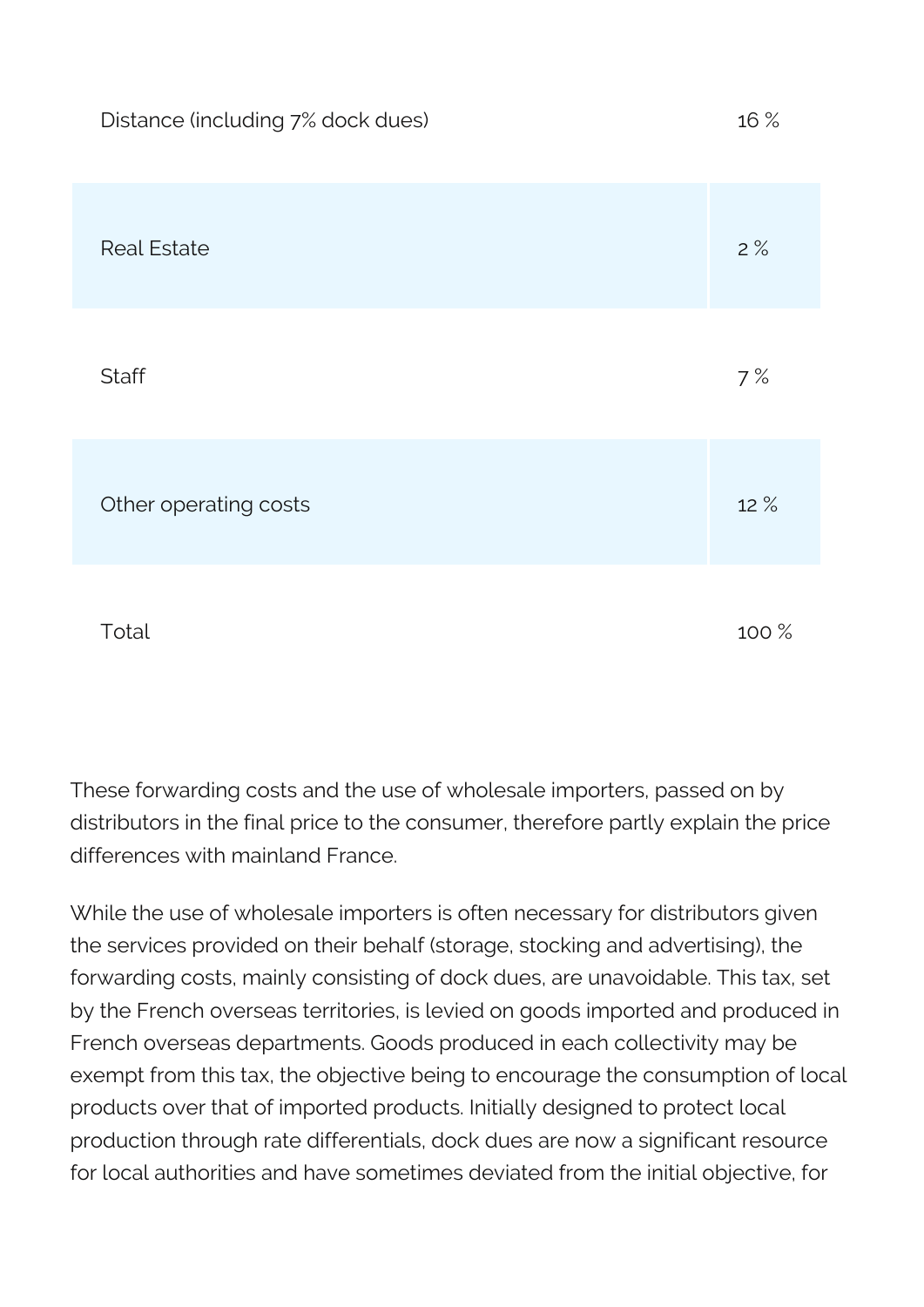example when they apply to products that are not locally produced.

The complexity of the rates applied and the mechanisms implemented were identified for their adverse effects on consumers, distributors and local businesses.

In addition, the average sea-faring rates can be very disparate depending on the territories. According to available data, the average rate in French Guiana, for example, is three times higher than the average rate in La Reunion (average rate of 15% in French Guiana, 7% in Guadeloupe and Martinique, and 4% in La Réunion).

### **Recommendation: simplify and harmonise the dock dues system**

French and European authorities must decide on the renewal of the dock dues system before the end of 2020. While it is not within the Autorité's competence to decide whether to maintain or abolish this tax, it believes it would be useful for public authorities to consider simplifying the rate grid for dock dues and making it consistent for areas that are geographically close.

It also proposes to exempt products for which there is no equivalent in local production.

Finally, it suggests taking into account the interests of local companies that buy products subject to dock dues for their business without benefiting from an exemption.

### **A HIGHLY CONCENTRATED RETAIL SECTOR**

The retail sector in the French overseas departments and regions appears to be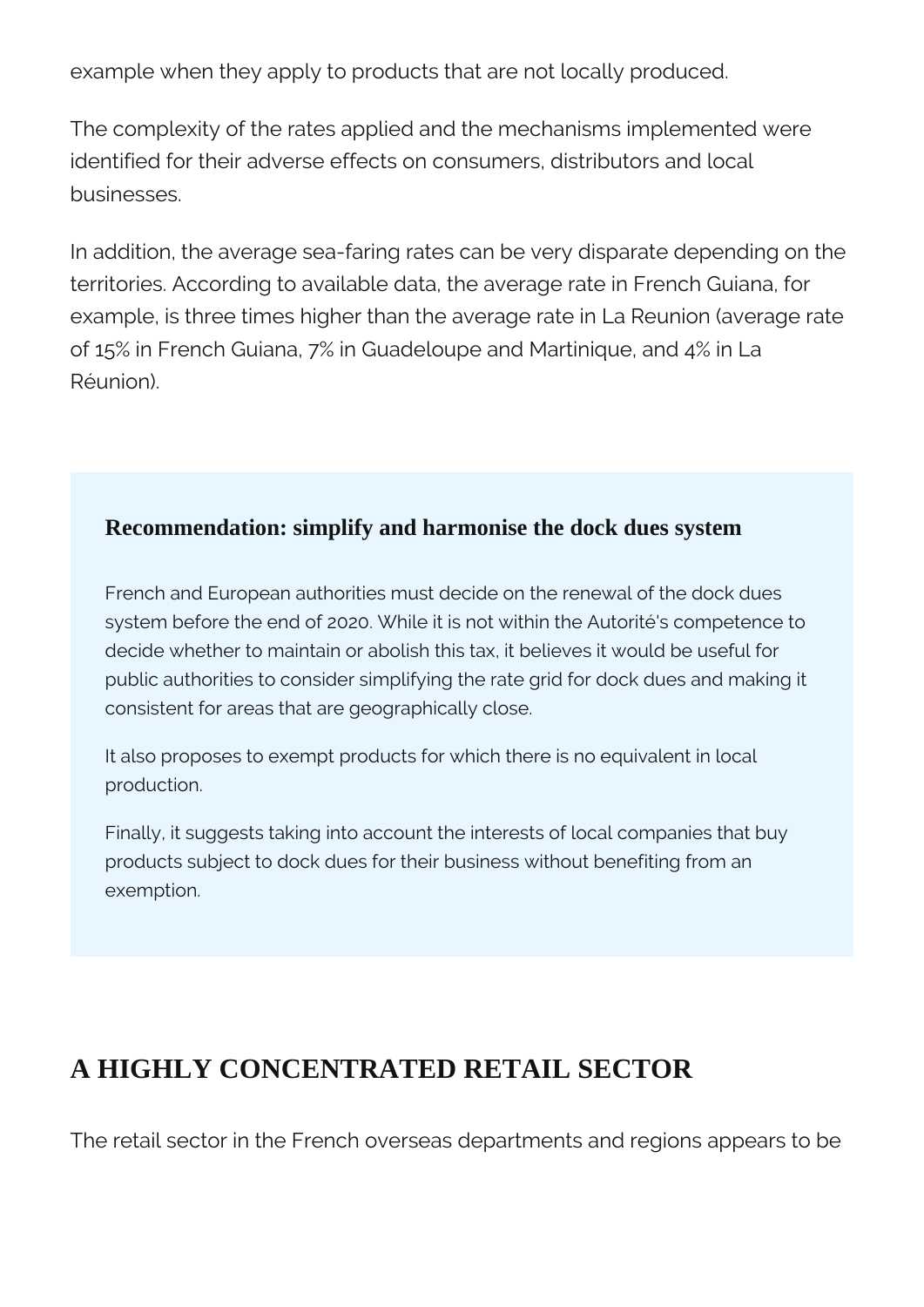more concentrated overall than in mainland France, although there are differences by area. Some representatives of local authorities and associations have indicated that the small size of the overseas territories would encourage the convergence of offers and that the distributors in the French overseas departments and regions would not be engaged in a "price war" similar to what can be seen in mainland France.

Merger control allows the Autorité to examine takeovers of supermarkets or hypermarkets and to ensure that competitive intensity is maintained. This has been done, particularly in Martinique recently, with the adoption of innovative measures to maintain competition between different retailers.

However, merger control cannot be used to intervene in highly concentrated areas. If the structural injunction , to force a retailer to sell stores – this mechanism is however accompanied by very restrictive conditions, which has led the Autorité to propose a relaxation of this mechanism in order to facilitate its implementation and to better respond to the situation of high concentration in French overseas territories.

### **Recommendation: facilitate implementation of the structural injunction**

The Autorité recommends amending the current wording of the provision of the French Code of Commercial Law (Code de commerce) governing the structural injunction in order to clarify and facilitate the conditions for its implementation.

## **QUALITY AND PRICE PROTECTION HELPS TO FIGHT**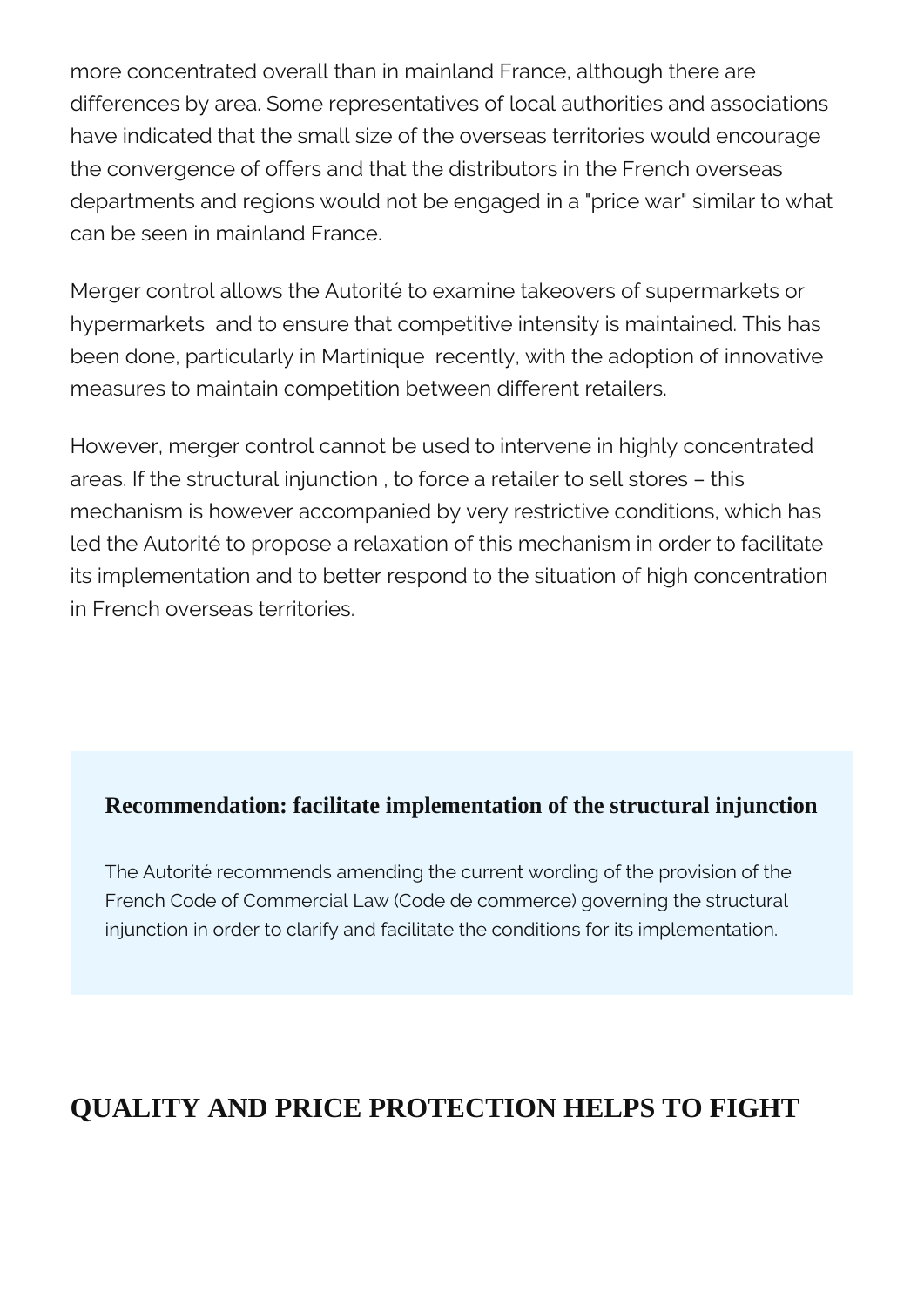## **THE HIGH COST OF LIVING**

Quality and price protection is based on a location-sensitive list of everyday consumer products (examples: ham, beans, rice, rice, laundry, dish washing liquid, toothpaste, etc.) which must be sold at a reasonable price. It is the result of an annual negotiation between the various economic stakeholders, under the supervision of a government representative.

All stakeholders welcome the principle of the system, which is aligned with the fight against the high cost of living. Quality and price protection thus made it possible to observe significant price reductions in 2019 in all regions.

| <b>French overseas</b><br>departments and<br>regions | 2018  | 2019  | <b>Change</b><br>2018/2019 |
|------------------------------------------------------|-------|-------|----------------------------|
| French Guiana                                        | 280€  | 265 € | $-5.4%$                    |
| Martinique                                           | 341 € | 307 € | $-10%$                     |
| Guadeloupe                                           | 356€  | 320 € | $-10%$                     |
| La Réunion                                           | 288€  | 253€  | $-12%$                     |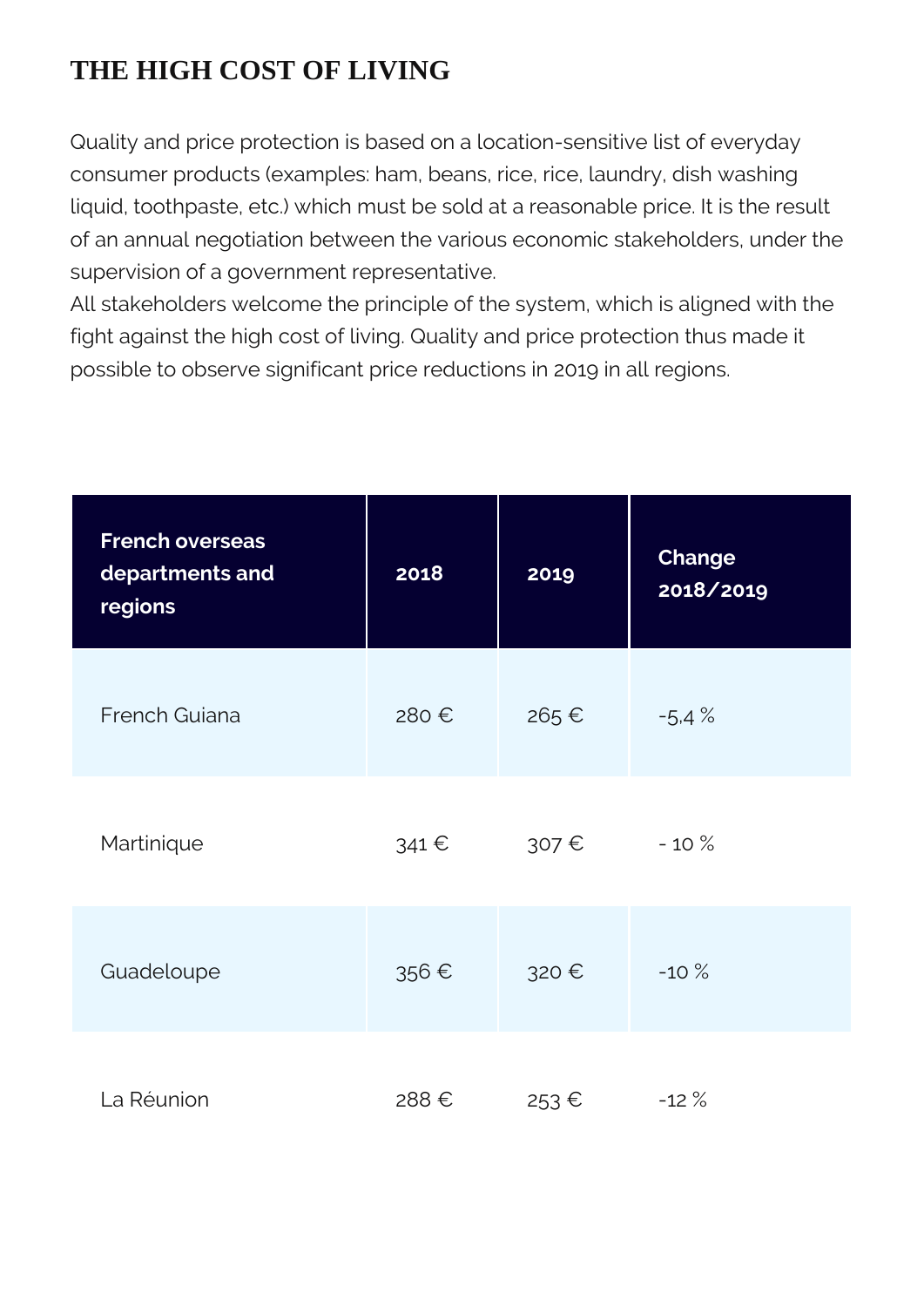| <b>French overseas</b><br>departments and<br>regions | 2018           | 2019  | <b>Change</b><br>2018/2019 |
|------------------------------------------------------|----------------|-------|----------------------------|
| Mayotte                                              | 210 $\epsilon$ | 193 € | $-8%$                      |

While quality and price protection is a tool that has found its place, it nevertheless faces several difficulties in its implementation: insufficient visibility among consumers, too many objectives and unequal participation by stakeholders.

### **Recommendation: Strengthen the effectiveness of quality and price protection**

In particular, the Autorité proposes to extend the system upstream to stakeholders other than retail chains and to set up a price comparison system in order to give consumers better visibility of the system.

It also proposes that its objectives be better targeted, according to the intentions and needs of each location (e.g. seeking low prices or enhancing local production).

## **IMPORT AGREEMENTS**

The 2012 Lurel Law prohibited exclusive import agreements in order to intensify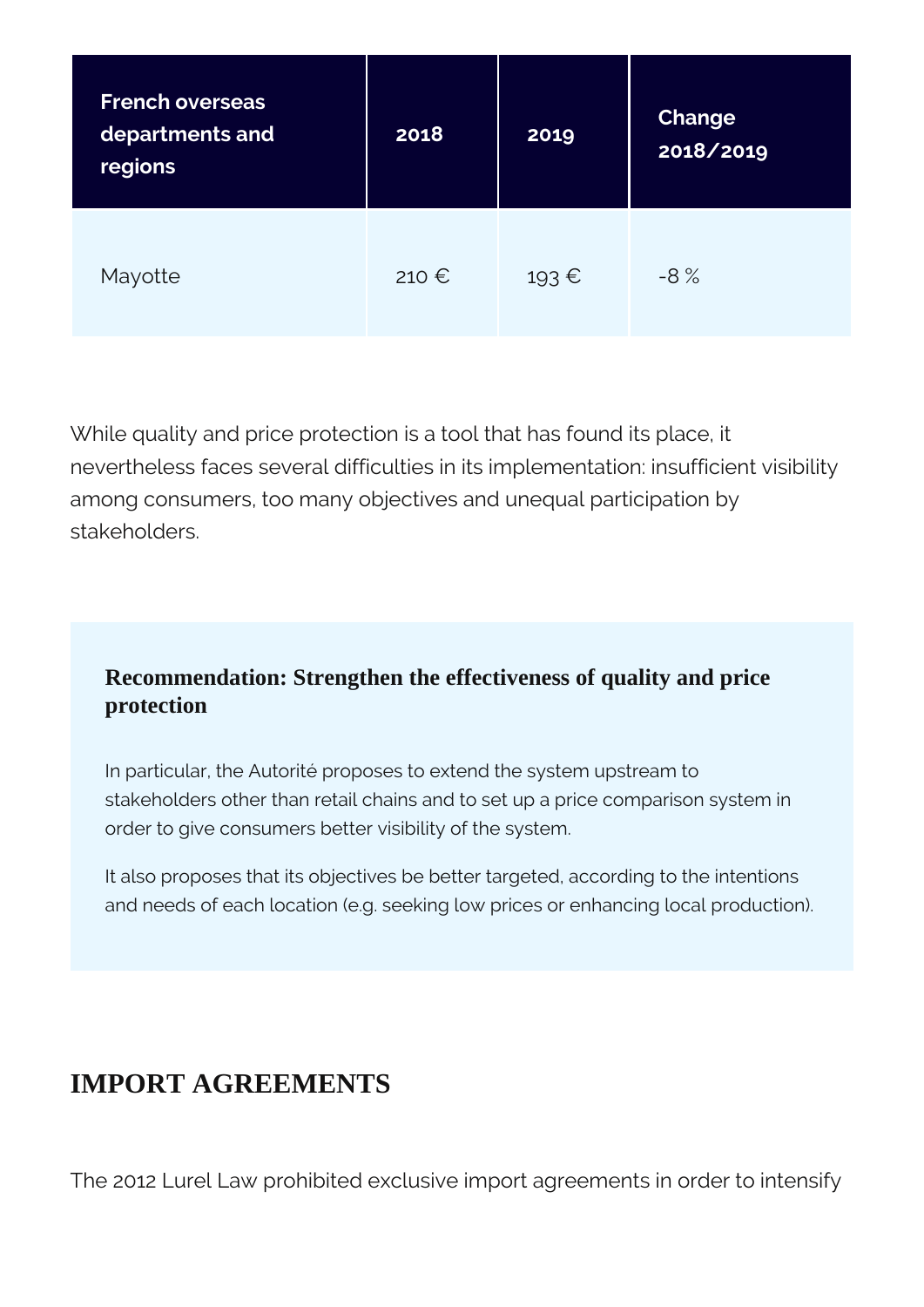price competition between retailers. The Autorité has already had to fine suppliers and distributors who had not put an end to these exclusive distribution agreements on five previous occasions and has seen local stakeholders become more familiar with the new rules. The law has also forced suppliers to implement competitive tendering procedures much more frequently in choosing their wholesale importers.

The Autorité also notes that a significant share of overseas distribution companies is also present as wholesale importers on the wholesale market. This vertical integration (presence of a stakeholder at different levels of the chain) is likely to raise competition risks, in particular as regards the allocation of commercial cooperation budgets (price advantages granted by the supplier to the distributor for the promotion of his products on shelves or in catalogues). An integrated stakeholder could indeed be encouraged to favour its retailers to the detriment of competitors.

### **Recommendation: strengthen the rules in French overseas territories to prevent discrimination against stakeholders in cases of vertical integration**

The Autorité recommends introducing a new provision in the French Code of Commercial Law (Code de commerce) that would make it possible to fine an integrated stakeholder for de facto exclusivity that discriminates against its thirdparty customers in order to promote internal sales within the group.

## **TRANSPORT COSTS THAT CAN WEIGH ON PRODUCTS WITH LOW ADDED VALUE**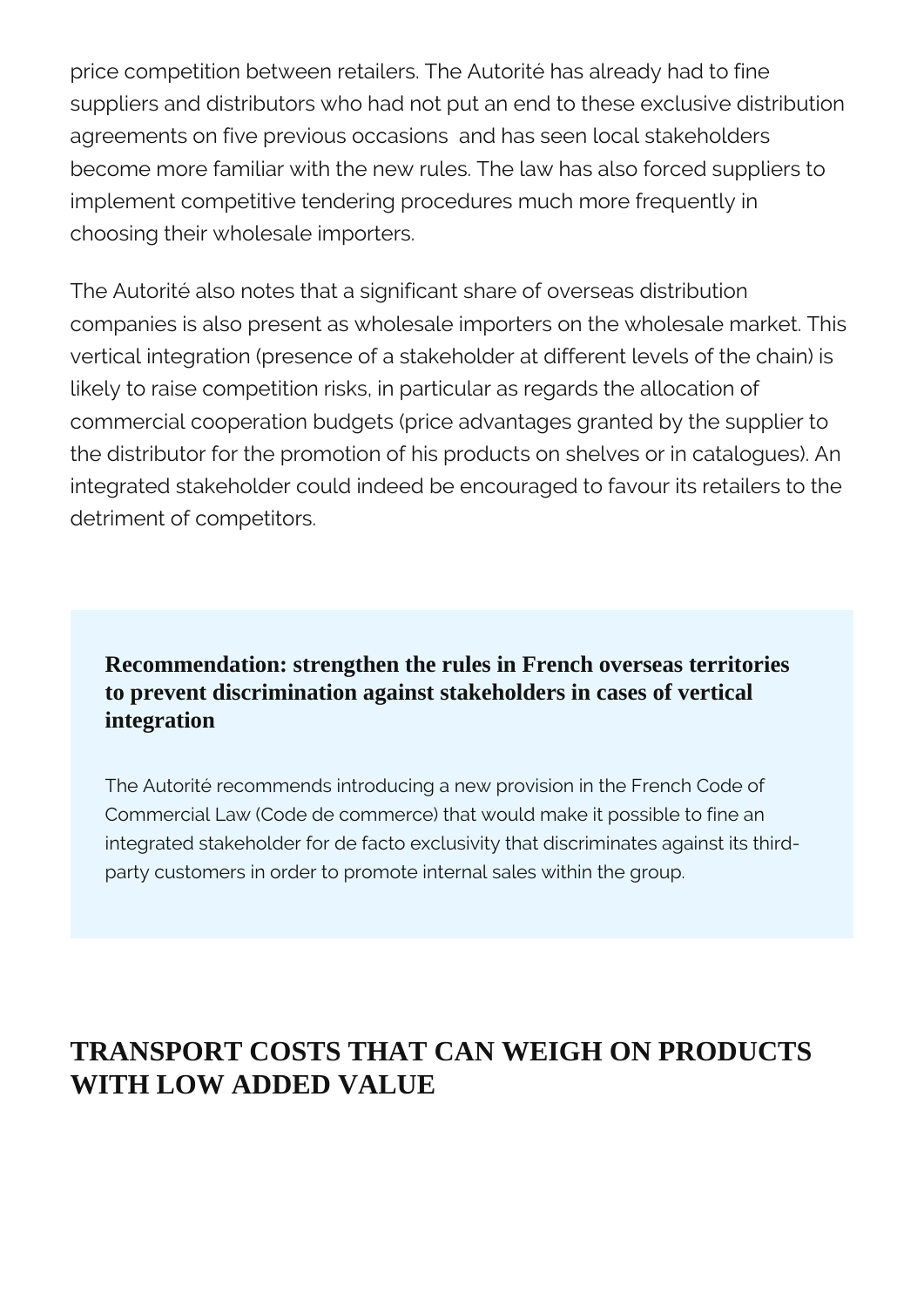In general, maritime transport costs represent a limited share of the purchase cost of imported products (less than 5% on average excluding fuel and handling). In recent years, these costs have tended to increase, in part due to higher handling and fuel costs.

As freight services do not depend on the value of the goods, products with low added value, such as a bottle of water, are more affected than products with high added value (a bottle of champagne for example). Thus, the cost price of mineral water more than doubles when the cost of freight is considered. An explanation for this is that containers are billed at fixed cost independent of the value of the product. It therefore applies in the same way to a bottle of water and a bottle of champagne. In the end, including all forwarding costs (freight + dock dues + local transport), the price of the bottle of mineral water is multiplied by 4, compared to 1.3 for the bottle of champagne.

|                                                     | <b>Mineral water</b><br>1.5L | <b>Champagne Brut</b><br><b>75cl</b> |
|-----------------------------------------------------|------------------------------|--------------------------------------|
| Purchase price (euros)                              | 0,15                         | 14,5                                 |
| Cost price (euros)                                  | 0,6                          | 19,8                                 |
| Difference between cost<br>price and purchase price | $\times 4$                   | X1,3                                 |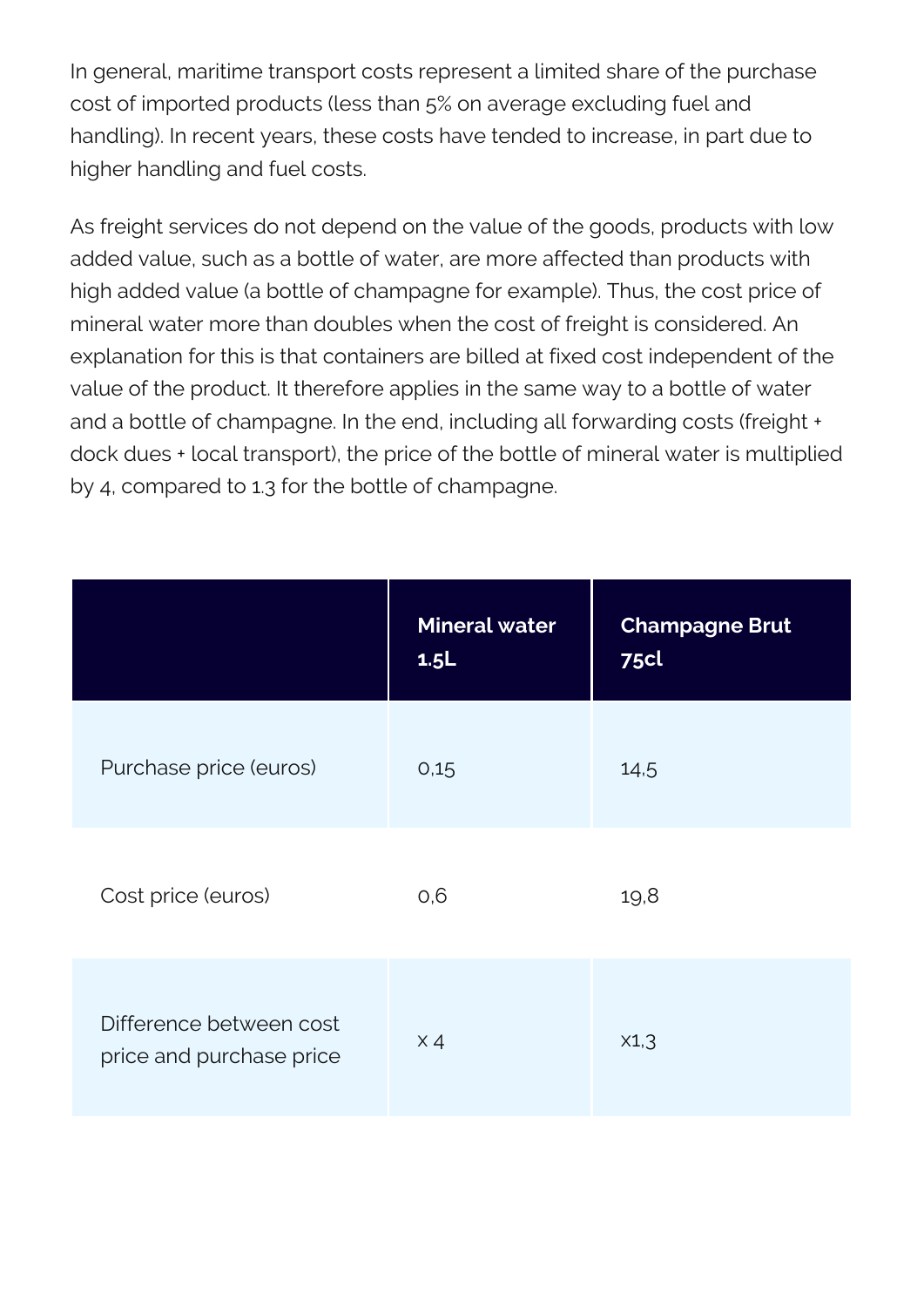## **MINIMALLY COMPETITIVE LOCAL PRODUCTION**

Local production accounts for a quarter of consumer goods but remains generally uncompetitive compared to imported products. Despite the forwarding costs and taxation specific to French overseas departments and regions (government assistance and dock dues), these schemes do not generate any obvious downward effect on prices. While some sectors, such as bananas, sugar and rum, do export, they are not enough to offset the trade imbalance.

This lack of competitiveness is largely due to the narrow markets in French overseas territories and the high number of farms, which prevent local producers from achieving economies of scale.

### **Recommendation: structure the sector and develop quality labels**

The Autorité recommends pursuing sector structuring and encouraging differentiation of local products through quality labels.

## **E-COMMERCE: A FACTOR IN OPENING UP AND FIGHTING AGAINST THE HIGH COST OF LIVING BUT WHICH IS DEVELOPING SLOWLY**

The e-commerce is potentially a factor in opening up the populations of French overseas departments and regions and combating the high cost of living. It is also an indirect vehicle for developing local employment with the creation of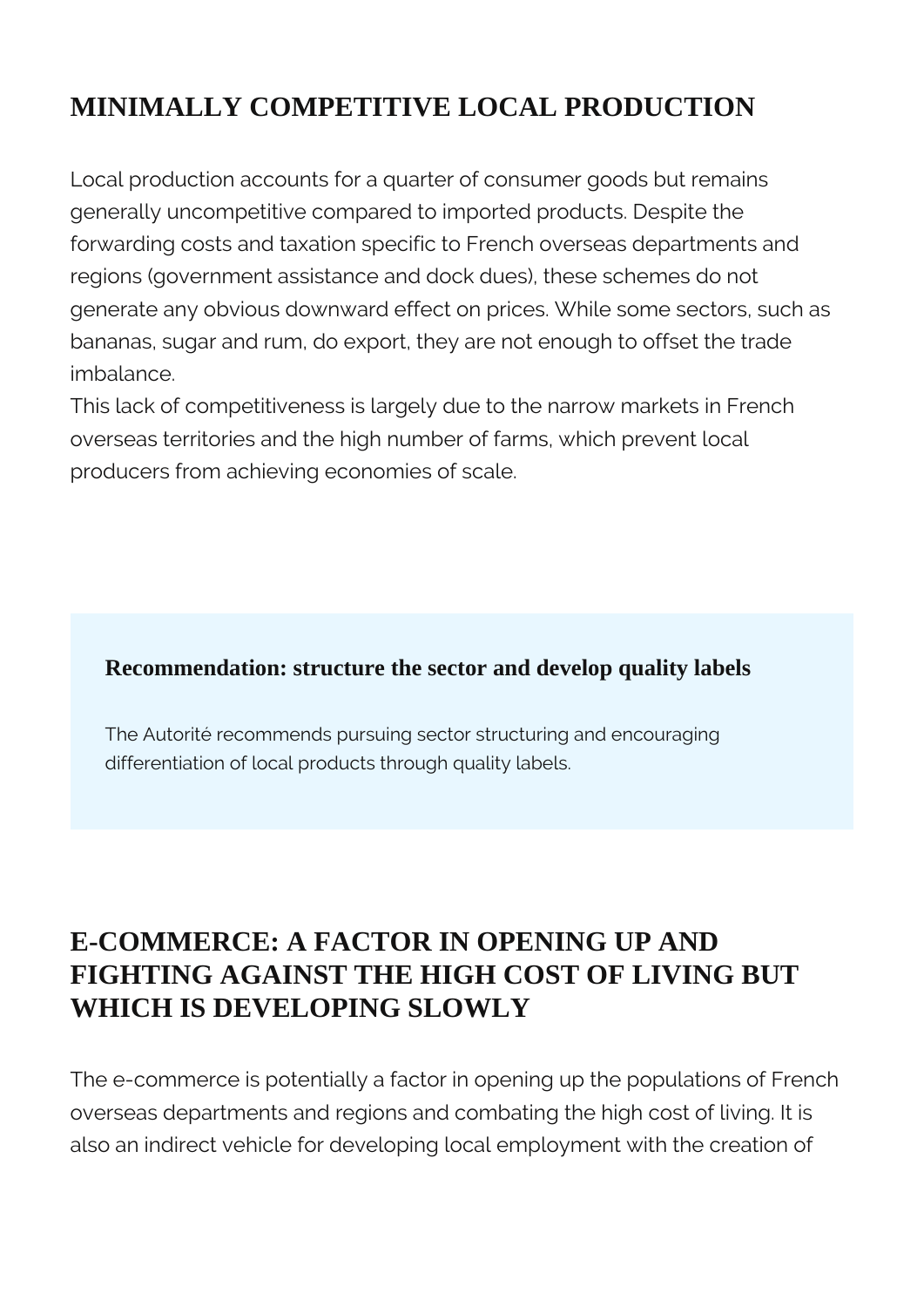logistics activities. The market of the French overseas departments and regions also has considerable business interest, with individual markets having several hundred thousand inhabitants.

However, despite the opportunities it presents, the e-commerce sector in French overseas territories is lagging behind in its development, with a significant number of retailers operating in mainland France absent from the overseas territories. Of the dozens of major online retailers consulted by the Autorité during the investigation, only one third offer delivery in the French overseas departments and regions. This situation is mainly due to the existence of strong barriers and constraints, both logistical (delivery costs and times, return of products, after-sales service) and customs (dock dues in particular).

Thus, shipping costs increase the price paid by the consumer and discourage overseas consumers from ordering online. For example, the following costs were observed on some online sales sites:

|                       | <b>Product price</b> | <b>Shipping costs</b>      |
|-----------------------|----------------------|----------------------------|
| Computer              | 330€                 | 84€                        |
| <b>Book</b>           | Any price            | 11 $\epsilon$ (en moyenne) |
| Automotive spare part | Any price            | 165€                       |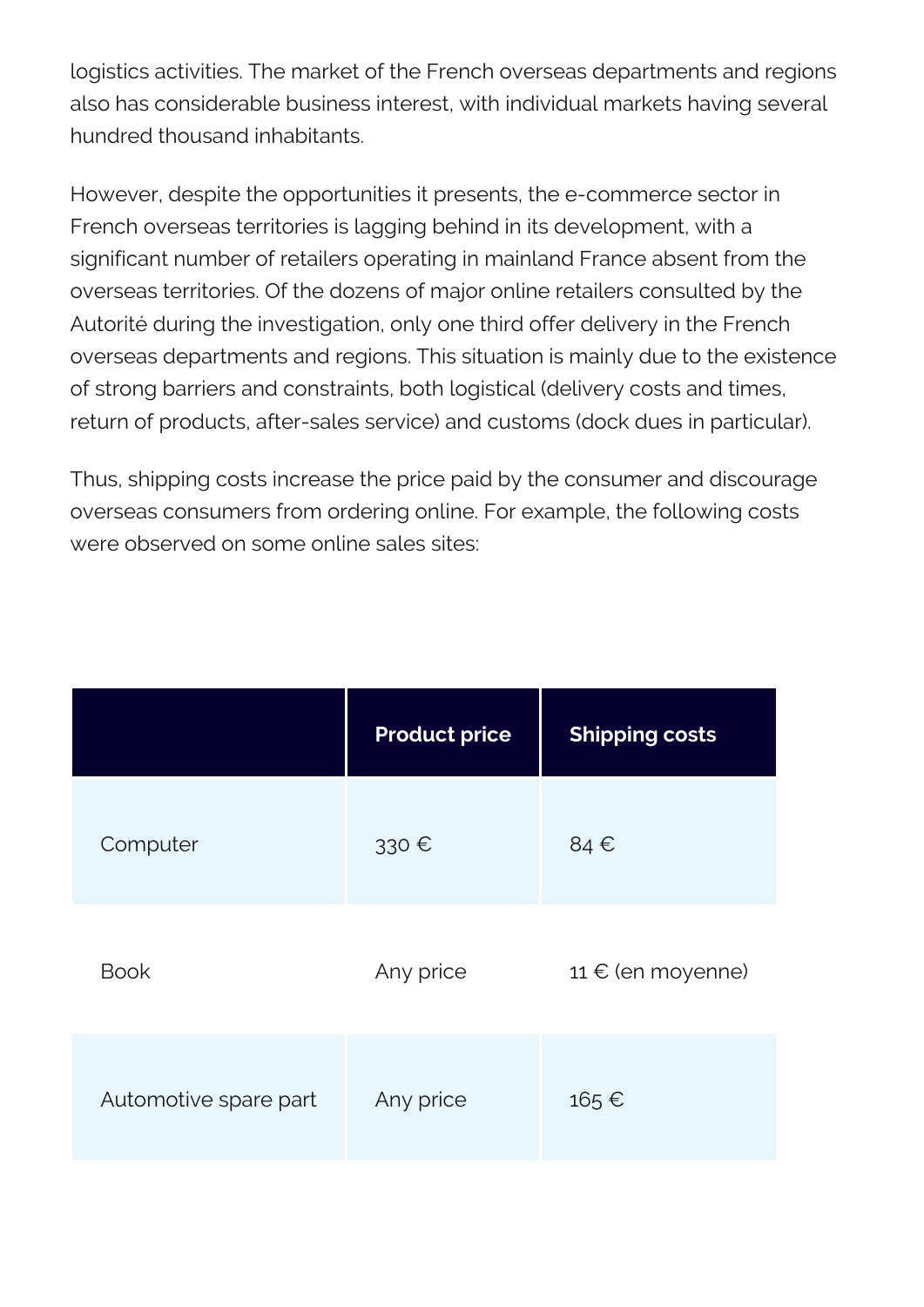Delivery times are also longer than in mainland France: from 3 to 27 days compared to an average of 5.3 days in mainland France.

The exercise of the right of withdrawal, which allows a consumer to return a product without giving any justification within 14 days of delivery, is also more difficult to implement, as some sellers leave the costs of reshipment to the buyers, which may discourage buyers from ordering online. Some retailers prefer not to sell overseas rather than having consumers pay for the return and delivery costs.

The implementation of the guarantee of conformity, which in the event notably of a defect gives the consumer a right to the repair, replacement or reimbursement of the product can be complicated. While this right, unlike the right of withdrawal, must not entail any costs for the consumer, it appears that some retailers do not respect the law to the letter, making the buyer contribute to the costs of return or reshipment.

In addition, consumers are not or poorly informed about the payment of dock dues when ordering online. They complain about the lack of transparency and advance knowledge of the amount of dock dues to be paid. In addition, it is questionable whether it is appropriate to apply this tax to products that do not compete with a local option (for example, for certain electronic devices), even though one of the reasons for the existence of this tax is to protect local production.

Finally, European regulation 2018/302 prohibits geoblocking based in particular on the customer's place of residence. Thus, consumers in French overseas territories must be able to freely access e-commerce sites and benefit from non-discriminatory conditions compared to mainland consumers.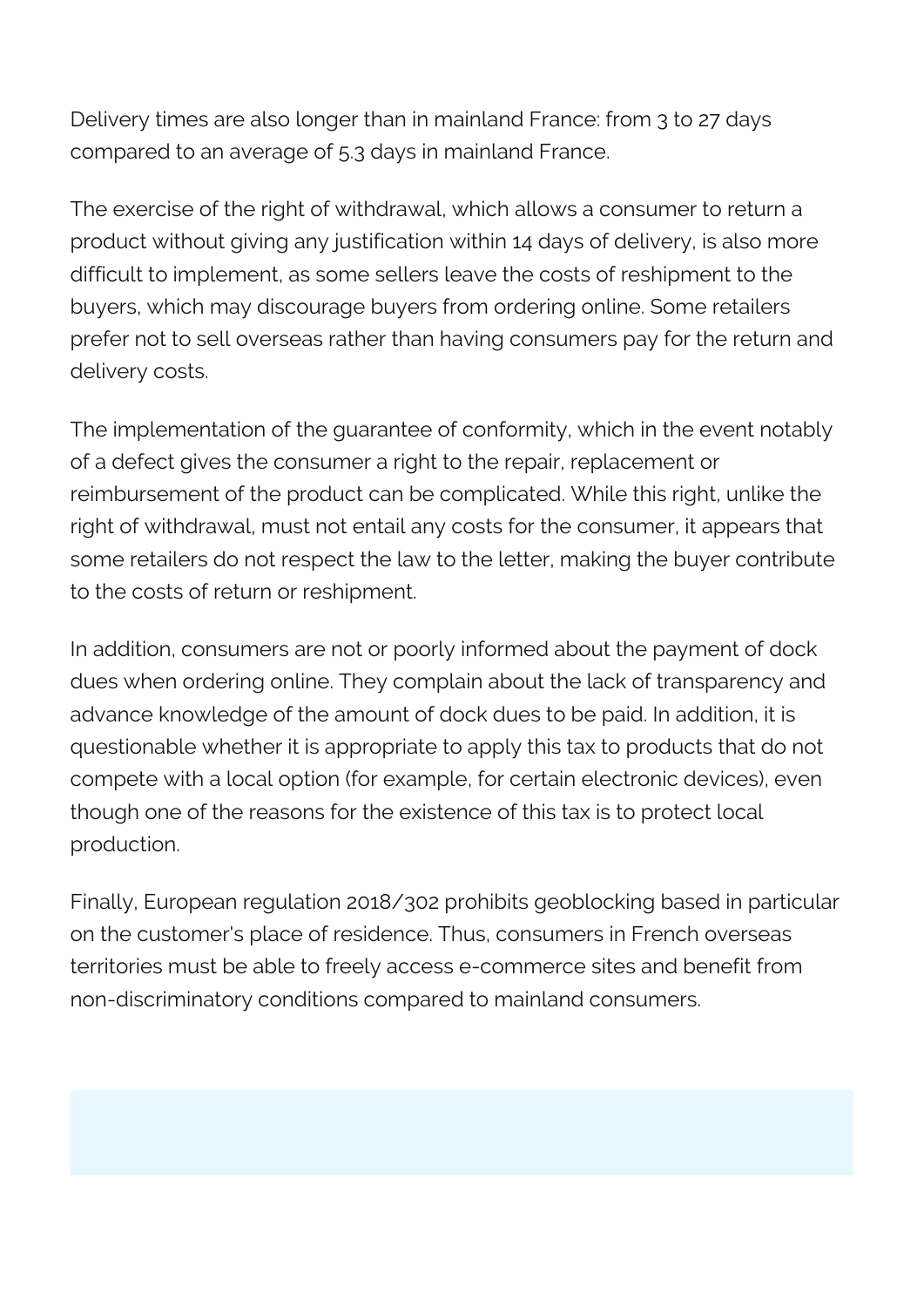#### **Recommendation: encourage online sales**

The Autorité proposes, in particular:

-encouraging group shipment of parcels by allowing a single customs formality to be completed in order to reduce delivery costs.

-verifying that retailers do not charge consumers for the cost of returning a product under the guarantee of conformity.

-adapting consumer law in order to oblige online retailers to clearly display applicable taxes and dock dues.

-studying adoption of a reduced and single rate for dock dues for products sold online.

-ensuring that there is no geoblocking by transposing the provisions of the European regulation into French law.

- adopt a national regulation transposing the provisions of the European regulation on the geoblocking, taking into account the uncertainty as to the applicability of this text to the situations involving an overseas consumer.

### **The Autorité's actions in French overseas territories**

Since 2009, the Autorité de la concurrence has intensified its actions overseas in fighting the high cost of living. In numerical terms, these include:

• 28 litigation decisions, representing 10% of the decisions taken over the past 10 years;

• 41 merger control decisions and major commitments required to protect competition in French overseas territories (Canal+/Mediaserv, Altice/SFR-SRR) and which are closely monitored (€15 million fine imposed on Altice for noncompliance with commitments made at the time of the sale of Only);

• 12 opinions regarding various subjects and proposing reforms for the benefit of the consumer, in particular to lower construction prices, tariffs for regulated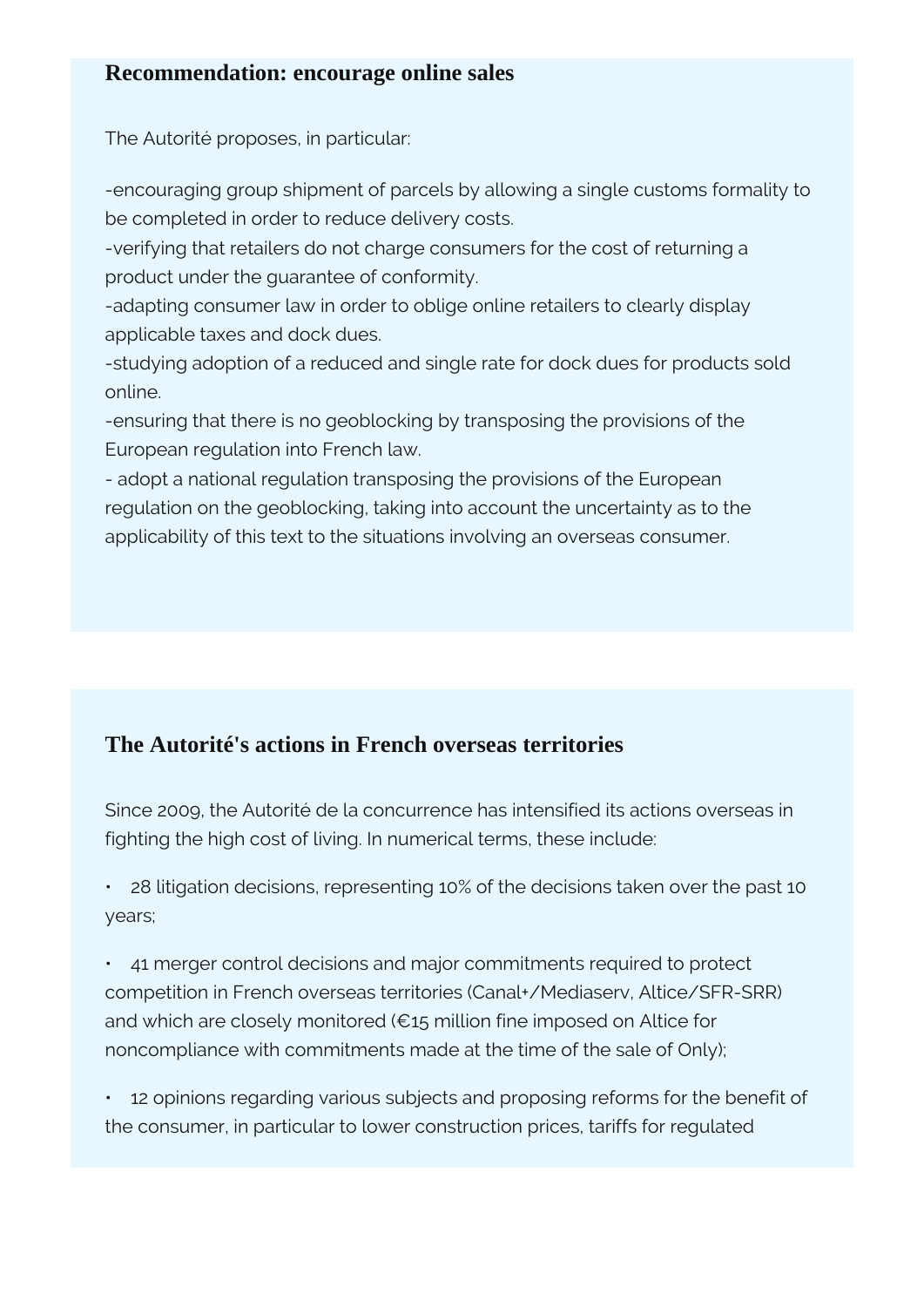professions, fuels, telephone calls, heavy vehicle technical c

 $\neg$ 420 million impact on the economy of the French overse including  $\neg$  210 million as a result of fines imposed by the Autoritie.

It notably issued a recebuido ingomaterials is and Mayotte in which it made recommendations to reduce the cost of building public engineering works.

In addition, in the last few months, it has carried out dawn raints companies im ttehre island air tand stpasiet ctors. The evidence collected is currently being examined by the Autorité's invest

<sup>1</sup>INSEE 2015 figure.

<sup>2</sup>Since the lowering of the notification thresholds, introduced by the Lurel Law, the Autorité's supervision of the sector has tightened. In this respect, it has also issued several decisions making these acquisitions conditional in order to guarantee price competition in the catchment areas concerned.

<sup>[3](https://www.autoritedelaconcurrence.fr/fr/decision-de-controle-des-concentrations/relative-la-prise-de-controle-exclusif-de-la-societe-232)</sup>[See Decision 18-DCC-142 of 23 August 2018 regarding the acquisition of sole](https://www.autoritedelaconcurrence.fr/fr/decision-de-controle-des-concentrations/relative-la-prise-de-controle-exclusif-de-la-societe-232) [control of SDRO and Robert II by Groupe Bernard Hayot.](https://www.autoritedelaconcurrence.fr/fr/decision-de-controle-des-concentrations/relative-la-prise-de-controle-exclusif-de-la-societe-232)

<sup>4</sup>The structural injunction makes it possible to order transfers of assets (stores) in the retail trade if three cumulative conditions are met: the retailer is in a dominant position, it has committed an abuse and it practices high prices or margins.

5See decisions [19-D-11](https://www.autoritedelaconcurrence.fr/fr/decision/relative-des-pratiques-mises-en-oeuvre-dans-le-secteur-de-la-commercialisation-de-reactifs), [18-D-21,](https://www.autoritedelaconcurrence.fr/fr/decision/relative-des-pratiques-mises-en-oeuvre-dans-le-secteur-des-produits-de-grande-consommation) [18-D-03](https://www.autoritedelaconcurrence.fr/fr/decision/relative-des-pratiques-mises-en-oeuvre-dans-le-secteur-de-la-commercialisation-de-pieges), [17-D-14](https://www.autoritedelaconcurrence.fr/fr/decision/relative-des-pratiques-mises-en-oeuvre-dans-le-secteur-de-la-distribution-des-produits-5), [16-D-15](https://www.autoritedelaconcurrence.fr/fr/decision/relative-des-pratiques-mises-en-oeuvre-dans-le-secteur-de-la-distribution-des-produits-de)